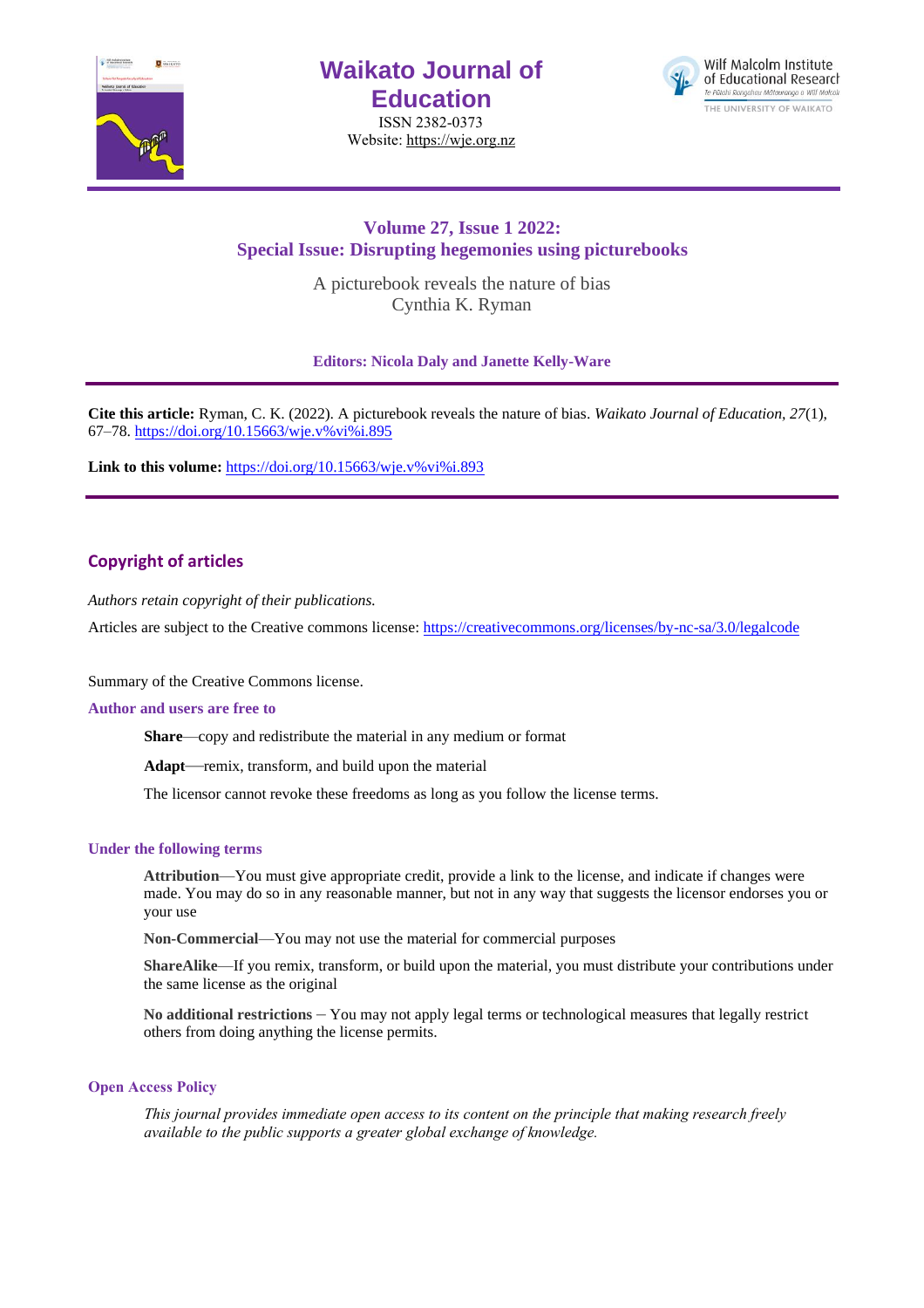## **Waikato Journal of Education**

Te Hautaka Mātauranga o Waikato

Volume 27, Issue 1, 2022: Special Issue: Disrupting hegemonies using picturebooks

# **A picturebook reveals the nature of bias**

**Cynthia K. Ryman** University of Arizona United States of America

## **Abstract**

*In order to disrupt hegemonic thinking, the foundation of biases on which this thinking is built must first be confronted. I became increasingly aware of the detrimental impact of implicit bias during a research project I conducted in a children's literature course with preservice teachers. In this research project, I analysed the responses of the preservice teachers to a cosmopolitan approach to reading children's literature. A cosmopolitan approach in literacy invites a reflexive consideration of personal perspectives and an opening towards learning from the perspectives of others (Hansen, 2017). In encouraging the ideals of a cosmopolitan approach to literacy, I encountered areas of resistance from the preservice teachers. These instances of resistance were often rooted in implicit bias. During the final stages of completing my research, the picturebook* Milo Imagines the World *by Matt de la Peña (2021) was released.* Milo Imagines the World *reveals how deeply held ideologies and biases impact perceptions of reality. An awareness of how biases impact one's perception of reality is an important factor in developing greater self-awareness and combating hegemonic thinking. In this article, I provide a critical analysis of the various forms of bias encountered during my research along with a reflective exploration of the picturebook* Milo Imagines the World*. This picturebook and analysis provide a context for better understanding the subtle pervasiveness of biases that often contribute to the maintenance of hegemonic thinking.* 

## **Keywords**

Implicit bias; cosmopolitanism; critical content analysis

## **Introduction**

I was in the midst of analysing data from a research study when the picturebook *Milo Imagines the World* by Matt de la Peña and illustrated by Christian Robinson (2021) was released (see Figure 1). As I read through this picturebook for the first time, I was struck by how it provided an insightful commentary on the limitations and innate biases of personal perspectives. This picturebook enabled me to look at my data through a new lens and begin to recognise the nature of bias.



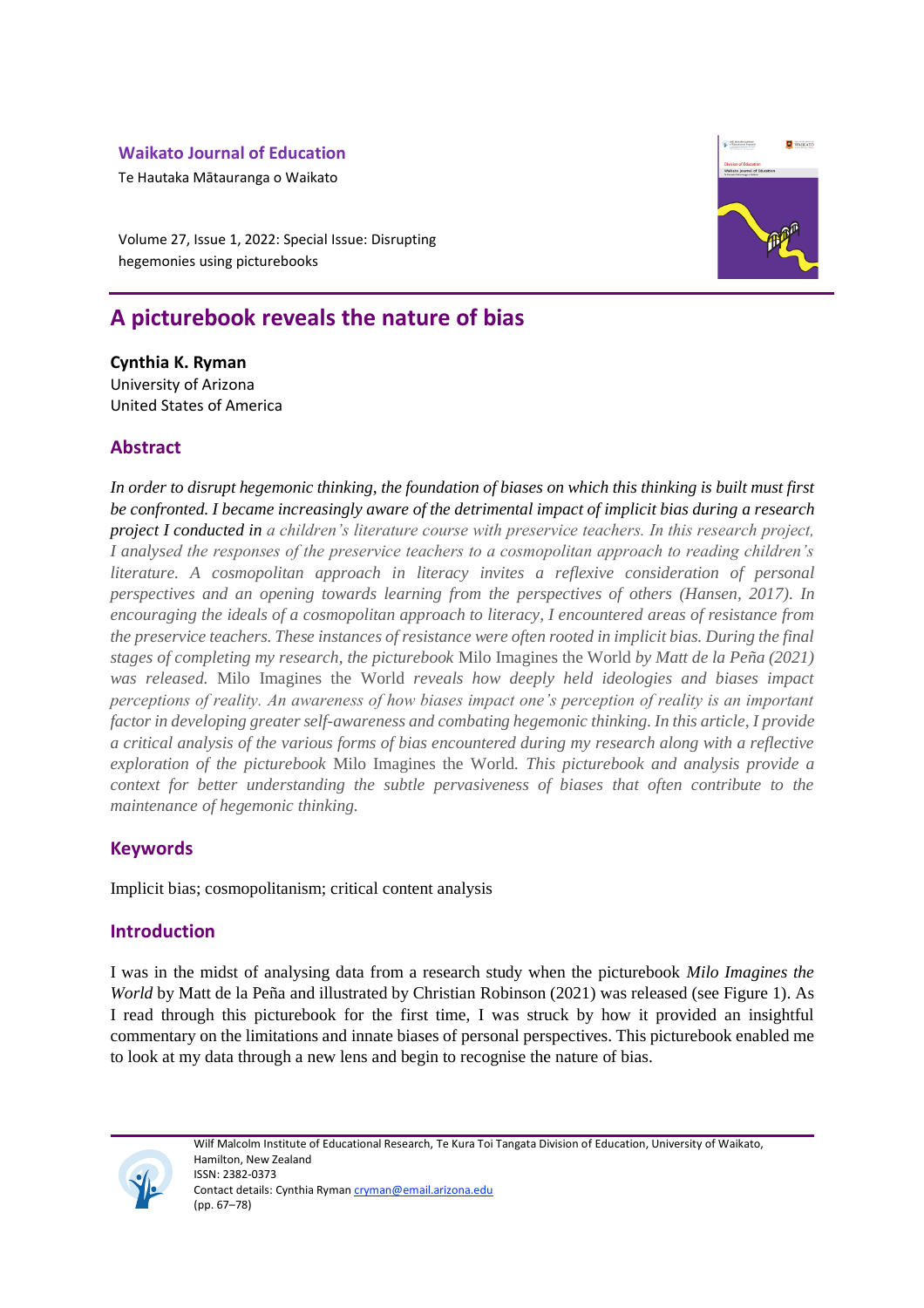

#### **Figure 1. Milo Imagines the World.** (de la Peña, 2021)

The research study I was conducting explored a cosmopolitan-minded approach to literacy in an undergraduate children's literature course for preservice teachers. This approach to reading literature is based on Hansen's (2017) conceptualisation of cosmopolitanism as a reflective understanding of one's own perspectives and an openness to learning from the perspectives of others. This research took place during a period of polarisation in political viewpoints in the United States. Part of the impetus for this research was to seek a way to counter the fear of diversity and the dismissal of those with differing viewpoints. This fear was evidenced in the building of a wall to physically separate the United States (US) from Mexico, which in turn created a psychosocial separation for immigrants living within the US (Casey & Watkins, 2014). It was also clearly evidenced in the proliferation of strict voting requirements, various forms of intimidation, and accusations of voting fraud at polls (Daniels, 2020). It was and continues to be manifested in state legislative policies enacted to create barriers for transgender and gender diverse individuals to access healthcare (Walch et al., 2021). I wanted to provide opportunity for the preservice teachers to actively engage with these issues and consider new perspectives.

Throughout my research, I continually asked myself what these societal events meant for educators and how children's literature along with literacy practices might be used to invite a more compassionate and inclusive future. *Milo Imagines the World* (de la Peña, 2021) provided me with valuable insights as I considered the issues surrounding divisive ideologies that manifest in hegemonic thinking and the data from my research into cosmopolitan literacy practices.

#### Overview of *Milo Imagines the World*

*Milo Imagines the World* (de la Peña, 2021) begins with Milo, a young African American boy, boarding the subway train with his sister. Both Milo and his sister are nervous as they begin their journey to visit their incarcerated mother. As Milo travels, he draws in his notebook his imaginings of the lives of the people surrounding him on the subway. His perceptions align with his own experiences and biases about the world in which he lives. When a white boy dressed meticulously with perfectly combed blond hair boards the subway train, Milo imagines that this boy lives an idyllic life in a castle surrounded by servants. However, Milo's perceptions and imaginings become incongruent with reality when this boy and his father get off at the same stop as he and his sister. Milo then sees the boy join the visitation line at the prison to spend time with his mother who is also incarcerated. Once this disruption to Milo's imaginings occurs, Milo reimagines the lives of all the people he had previously drawn in a totally new light. He reflects on how his perception of the world may not be as complete as he first imagined.

The illustrations in *Milo Imagines the World,* created by Christian Robinson, provide the reader with the opportunity to reflect deeply on personal perspectives and perceptions of the world. The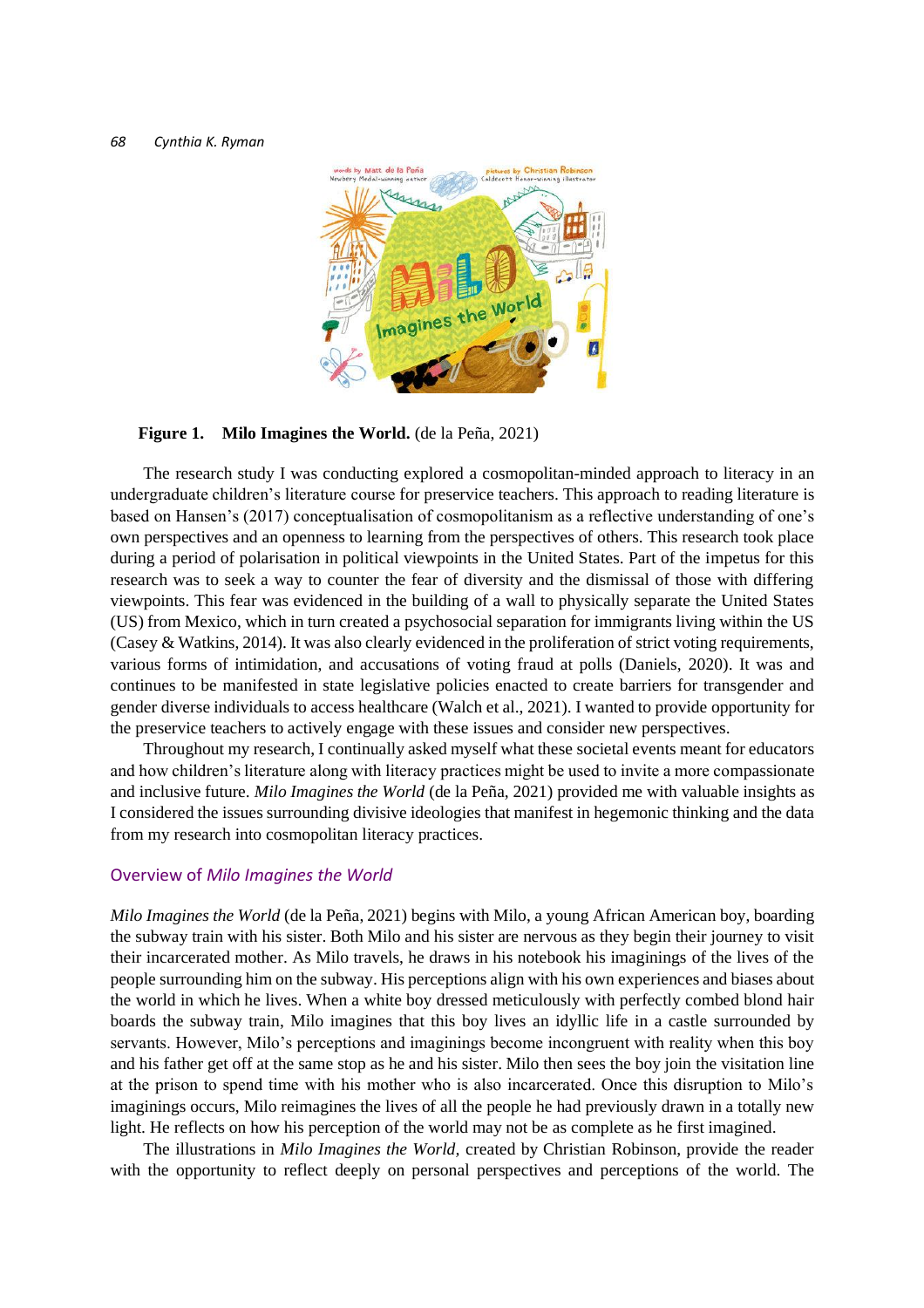#### *A picturebook reveals the nature of bias 69*

pictures broaden the meaning of the written text by encouraging the reader to actively explore the story and engage with how Milo interprets the lives of the people around him. By providing both an external focalisation of the people surrounding Milo on his journey and an internal focalisation on Milo's interpretation of these individual's lives through his sketches, the reader is dynamically included in considering how Milo's imaginings are impacted by his life experiences and biases (Nikolajeva & Scott, 2006). The reader becomes a participant in viewing the world around Milo as well as a critical observer of Milo's biases through his interpretation of that world.

#### Overview of research study

As an introduction to the process of analysis and methodology used in comparing the content of *Milo Imagines the World* (de la Peña, 2021) to the data from my research, it is important to first provide a brief overview of this research study. My research study questions focused on how the preservice teachers responded to a cosmopolitan approach to literacy and a critical inquiry into my own practices. Data for this study was collected across two semesters, beginning in the fall of 2019 and ending in the spring of 2020 in three different children's literature courses for preservice teachers. In keeping with the protocol of university research policies, the preservice teachers provided informed consent to participate.

Since the term cosmopolitanism carries many connotations, I decided to use a different term when I introduced this approach. I wanted a term that would capture the intent and provide a language for explicitly applying cosmopolitan ideals to the reading of multicultural and global children's literature. I decided to use the term *critical reflexive literacy*. This terminology highlighted the meaningful and active components of cosmopolitanism as applied to literacy practices. Paulo Freire refers to critical literacy as "reading the word and the world" (Freire & Macedo, 1987, p. x). Reflexivity is defined as the ability to examine one's own feelings, reactions, and motives and how this influences what one does or thinks in a given situation (Cambridge.org, 2021). A critical reflexive approach to literacy encourages evaluating how one's own values and beliefs impact the interpretation of a text along with maintaining an openness to learning from the ideas, perspectives, values and beliefs of others presented in the text (Hansen, 2017).

The first objective in the syllabus for the children's literature courses in which this research took place was for the preservice teachers to gain a better understanding of themselves as a reader, their cultural identities, and how to engage in a personal and critical response to literature. It was within this course objective that the approach of critical reflexive literacy was introduced. I asked the preservice teachers to continually consider the following questions as they encountered and read books set outside their own cultural locations throughout the course:

- What cultural aspects of my identity impact my interpretation of this story? (Critical reflexivity)
- How do the beliefs and identity of characters in the story impact their actions? (Critical reflection)
- What can I learn from the character's perspectives in this story? (Reflective openness)
- What ethical action might I take in response to this story? (Critical reflexive action)

The data collected across the three classes provided many avenues to consider how the preservice teachers had made meaning out of a critical reflexive approach to literacy. The dialogue in literature circles, written reflections on the novels and my teaching journal contained the most productive data for considering the impact of this approach. In analysing the responses of the preservice teachers, I began to see how many readily grasped Bishop's (1990) concept of books being a window into other worlds and at times a mirror into their own experiences but often failed to fully grasp the concept of literature as a sliding glass door inviting them to step in and learn from new perspectives. This realisation underscored the greatest struggle I faced in this study, how to deal with deeply ingrained biases. It seemed that areas of implicit bias evaded reflexivity. Reflexivity requires the recognition that one's own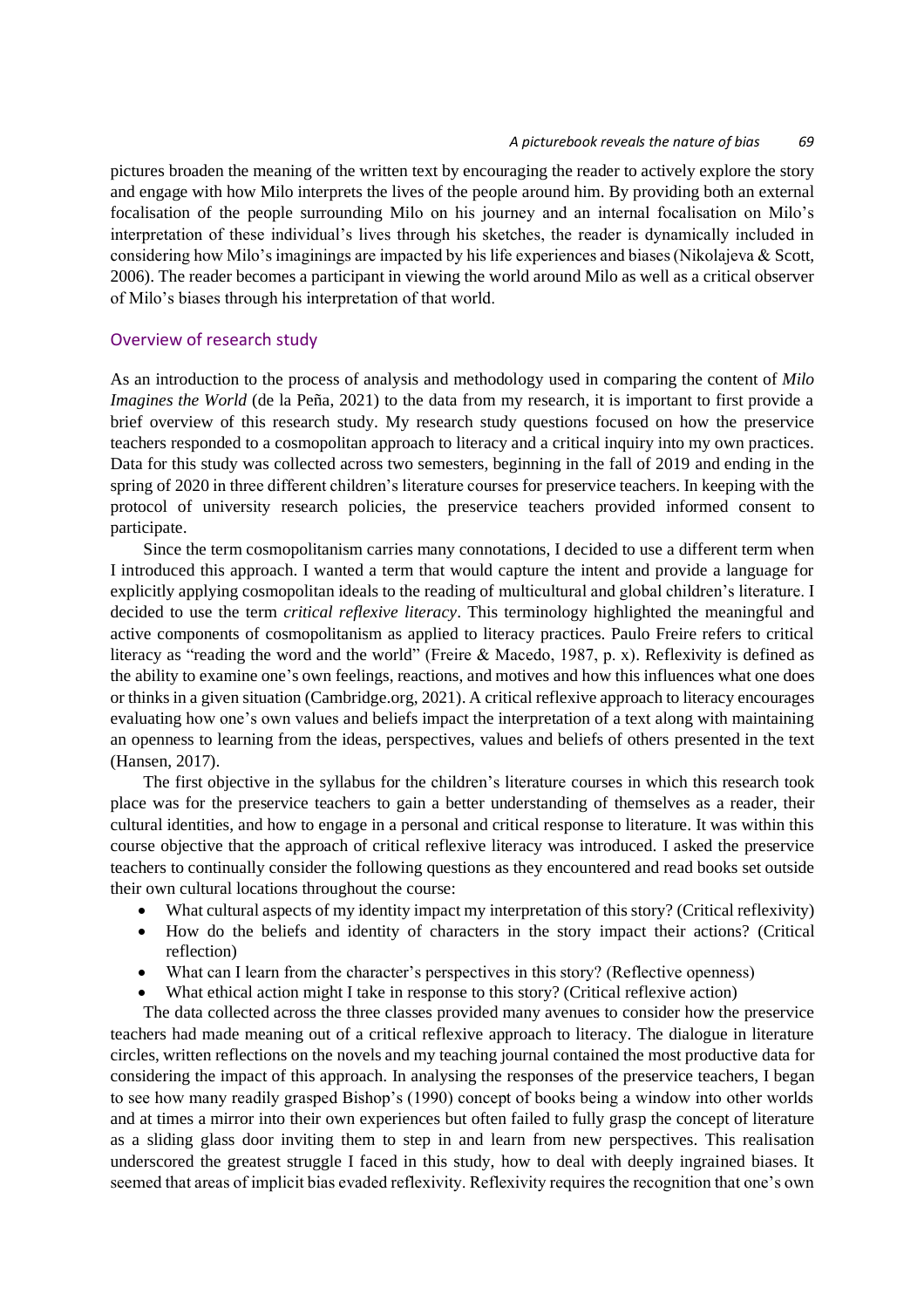perspective is innately biased and thus flawed. I struggled throughout the research study in finding ways to adequately address this issue. It was after the completion of my research that *Milo Imagines the World* provided me with the sliding glass door into the nature of implicit bias and a potential key for exposing it.

### **Process of analysis and methodology**

In comparing *Milo Imagines the World* (de la Peña, 2021) to my research data, I employed the research methodology of critical content analysis. Content analysis as a research methodology began in the field of communication studies and uses both qualitative and quantitative approaches (Short, 2019b). There are many types of content analysis, but generally, each looks for patterns of language use in text and/or images and the implied thematic meanings within those patterns (Neuendorf, 2017). The word "critical" signals that the focus of the content analysis is to reveal social, political and institutional problems and at the same time seek possible solutions for these problems (Fairclough, 2013). In critical content analysis, the researcher selects a particular theoretical lens that guides the research questions, the selection of texts, the data analysis and the discussion of findings (Short, 2019b).

This critical content analysis is guided by the question: What representations of implicit bias are present within *Milo Imagines the World*? The composition of images and text in this picturebook provide invaluable insight into various forms of bias. To analyse the images and text, I applied the theory of implicit social cognition (Greenwald & Banaji, 1995) and examined how the illustrations and text worked to reveal the nature of bias. The theory of social cognition recognises that social judgements are based on attitudes and stereotypes rather than conscious decisions (Greenwald & Lai, 2020).

As I examined the text and illustrations in *Milo Imagines the World* (de la Peña, 2021), I carefully considered various forms of implicit bias and determined that four forms were most evident. These four forms of bias became the theoretical tenets that guided my analysis of *Milo Imagines the World* and the comparison of this picturebook to my data. These tenets included confirmation bias, reciprocity bias, consciousness bias and contact bias (McLaren, 2019). With the picturebook in hand, I began to reflect on my collected data and connected it to Milo's journey. This constant comparison (Glaser & Strauss, 1967) between the picturebook and data led to the coding of themes related to implicit bias seen within the picturebook and evidenced in the data. In the following section, I analyse each of these themes of bias, consider the data in my research, and the lessons learned from *Milo Imagines the World.*

## **Findings on the nature of bias from a picturebook**

Everyone has biases. According to research, implicit bias and attitudes that stereotype others begin very early, even before a child begins to speak. Implicit biases "affect our understanding, actions, and decisions in an unconscious manner" (Staats, 2016, p. 29). These implicit biases develop through physical experiences, emotional experiences, cultural surroundings and consistent cognitive influences (Greenwald & Krieger, 2006). These biases are problematic and often lead to attitudes of distrust, prejudice against others and hegemonic thinking. While many forms of bias have been identified within implicit social cognition (Greenfield & Banaji, 1995), in this analysis, I focus on four forms of bias revealed in *Milo Imagines the World* (de la Peña, 2021) and evidenced in the data from my research. The first of these biases is confirmation bias.

### Confirmation bias

Confirmation bias comes from the field of psychology and was first named by Mynatt, Doherty, and Tweney in 1977. Confirmation bias occurs when individuals look for or interpret information in a way that supports or confirms what they already believe (McLaren, 2019). This is similar to what Adichie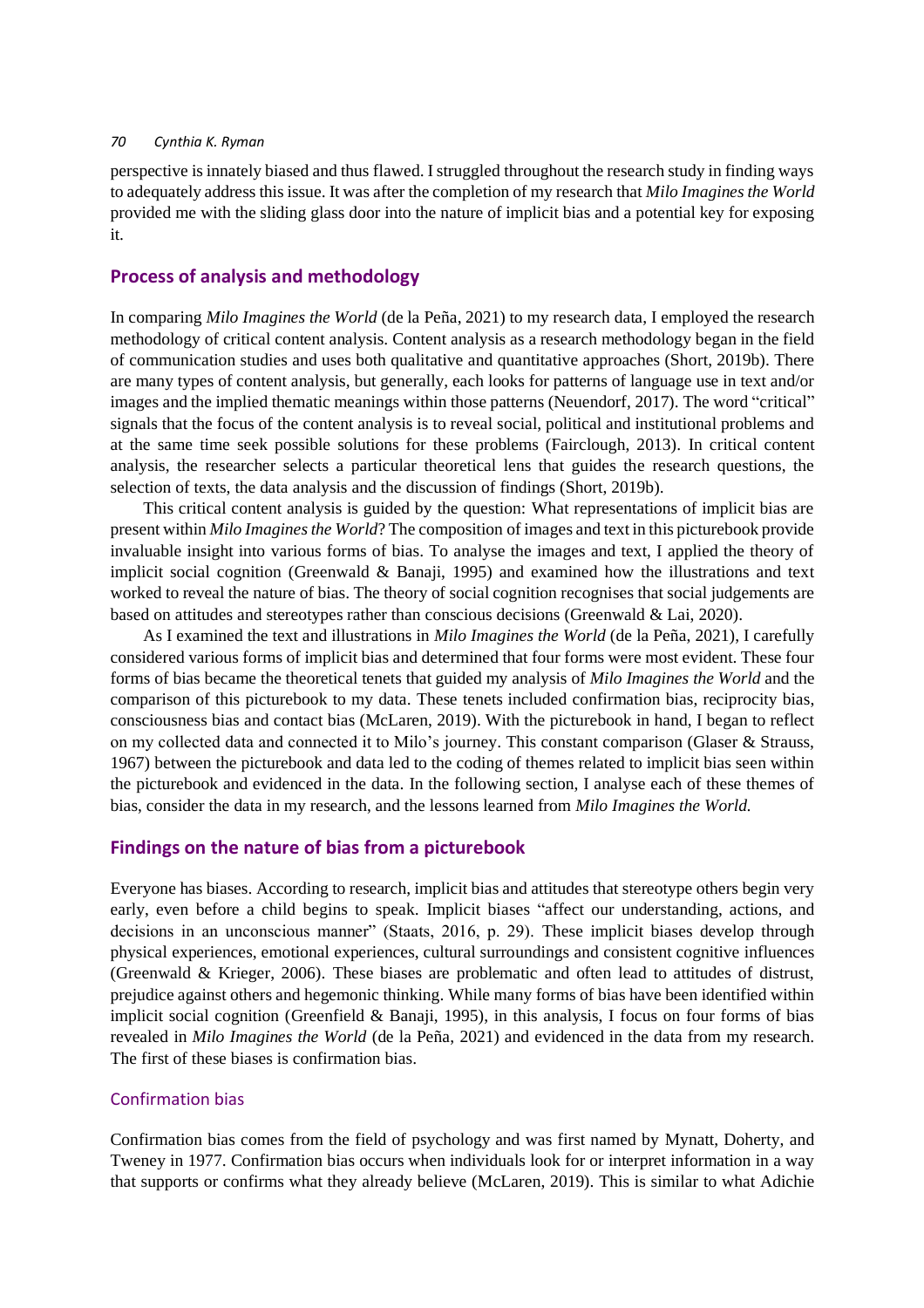#### *A picturebook reveals the nature of bias 71*

(2009) terms, "the danger of a single story". This bias is revealed in *Milo Imagines the World* (de la Peña, 2021) when Milo draws how he imagines the lives of three multiracial break dancers after they leave the subway train. He imagines how the eyes of a store clerk continue to follow these three girls when they go shopping in the electronics aisle of the store. He imagines how the eyes of the doorman and a woman walking her poodle outside a fancy apartment building suspiciously follow them. Milo begins to question confirmation bias when he looks at his own reflection in the window and wonders what others see when they look at his face. He wonders if those who see his face are able to see beyond his racial identity to the richness of his personal experiences and life. He wonders if they know he writes poetry, has a mother who calls to tell him bedtime stories at night and has an aunt who cooks delicious meals for him. He wonders if others see him through the lens of confirmation bias and if he too is racially and socially stereotyped by those who look at him.

Confirmation bias was prevalent in my research data when the preservice teachers responded with sympathetic statements that left little space for fully understanding the complexity of characters' lives from the novels. These sentiments are seen in the following quotes taken from the written reflections of several preservice teachers after reading *Inside Out and Back Again* (Lai, 2013), a novel based upon the author's childhood experience of fleeing with her family from war-torn Vietnam in 1975 and immigrating to the state of Alabama in the United States.

- I just really reflected on things that I was gifted in my life that other people would not be fortunate enough to have.
- This book made me reflect on my life and how grateful I am for where we live. Even though some things are screwed up, it could be worse.
- I had sympathy for the main character and what she was going through. I took a step back from my life and realized how lucky I am.

This bias can have a definite impact on the ability to learn from others in a critical reflexive approach to literacy. Short (2019a) speaks about cultural mismatches that occur between readers and books set outside their cultural experiences. She contends that when readers experience a cultural mismatch, they either reject that the experiences in the book are possible or take pity and have a sense of superiority. Short states that as readers "we are responsible for examining and owning our cultural locations and recognizing when we are reading a book through our location and thus judging the actions of characters from that positionality" (p. 8). This becomes the challenge of critical reflexive literacy, helping preservice teachers to recognise their responsibility as a reader in having a critical reflexive understanding of their own experiences and consciously opening to learning from the experiences of others (Hansen, 2017).

As Milo reflected on his own image, he realised the bias of others might cause them to judge his life and experiences through a racially tinted lens. A critical reflexive approach to literacy requires recognising this tendency and explicitly confronting it. In order to confront this bias, direct dialogue around stereotypes that can potentially taint a reader's response to new ideas is necessary. It requires consciously considering the preconceived judgements made about cultural and racial identities represented within multicultural and global literature. Conversations need to occur that bring the overlooked into the light of dialogue. This might mean having the preservice teachers carefully consider their current thinking through questions like: Who comes to mind when I consider this racial/cultural group? What do I know or believe about this group? Where do my perspectives come from? This bias will want to avoid dealing with new ideas and will resist considering new perspectives. A direct dialogue on how new perspectives can enhance one's own understanding of the world might provide the needed catalyst for disrupting confirmation bias and, like Milo, the ability to consider new perspectives.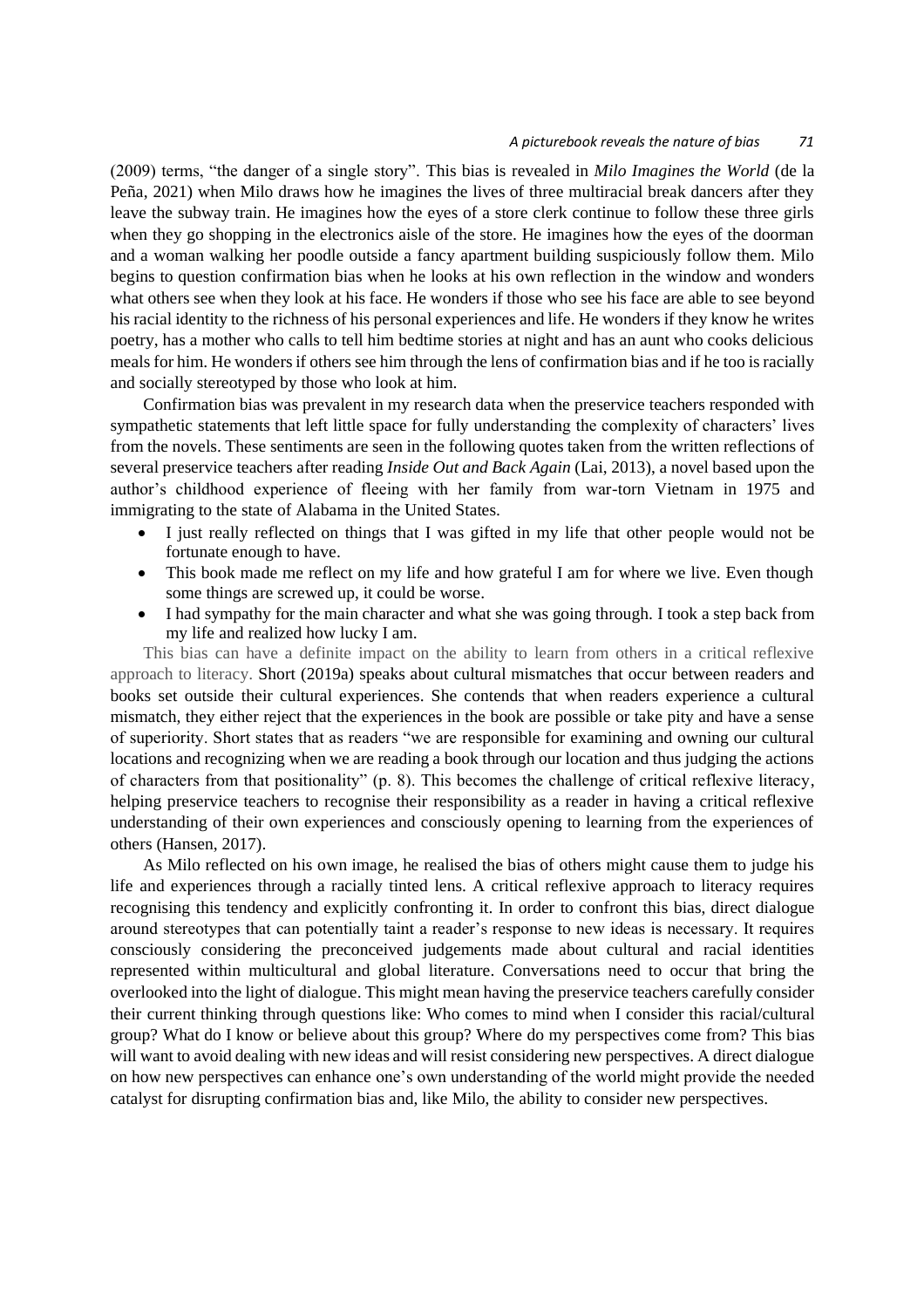#### Reciprocity bias

The next form of bias that needs consideration in a critical reflexive approach to literacy is reciprocity bias. McLaren (2019) terms this bias complementarity bias. This bias is based on how one perceives the attitude and feelings projected by others through their words and actions. Reciprocity bias has been researched in behavioural economics and social psychology (Cialdini & Goldstein, 2004). This bias is created as a response to others' words and actions. Kindness is reciprocated with kindness and hostility with hostility. Reciprocity bias appears in Milo's imaginings as he reacts to his own drawing of how the store clerk and the doorman of a prestigious apartment house respond to the three multiracial break dancers. In Milo's imaginings, these girls were watched with suspicious and distrustful eyes. Milo immediately scratches out his drawing due to the discomfort and anger that these attitudes cause him. Milo's sketch reveals the type of attitudes and actions that bring about reciprocity bias.

I encountered reciprocity bias during my research and wrote about the experience in my teacher journal. At the time I did not have a name for what I was experiencing. It began with a discussion around a poem entitled, *The Border: A Double Sonnet* by Alberto Rios (2015). This poem describes feelings of the poet towards the border wall between Mexico and the United States. The preservice teachers were asked to select a section of the poem that resonated or spoke deeply to them. One preservice teacher read the line, "The border is a brand, the 'Double-X' of barbed wire scarred into the skin of so many" (line 8). She then commented that this line had touched her heart in thinking about the people who have tried to cross the border. Another preservice teacher read the line, "The border is an equation in search of an equals sign" (line 18). She explained that she felt this line spoke to the point that too many people are focused on themselves instead of the pain of others. Then another preservice teacher spoke up and said that she sees the other side of this story. She did not choose a line from the poem, but simply spoke her mind. She condemned those who cross the border and vocalised her perspective that many of these individuals are criminals, rapists and drug traffickers. The discussion around the poem came to an abrupt ending.

During the time of this research, the anti-immigration rhetoric in the United States had become increasingly heightened. The perspectives that halted the dialogue on this poem closely mirrored the hegemonic political rhetoric in the news. After this class, I emailed the preservice teacher who had spoken these words and asked if I could talk to her about the perspectives she had voiced. I asked her to consider how her words may have impacted fellow classmates who have family members living on the border or have recently immigrated and may be undocumented. Unfortunately, the email triggered reciprocity bias. She felt that she was being judged, scolded and silenced for her perspectives.

This preservice teacher interpreted the statements I made in my email as hostility towards her, and so when we met, she responded in kind. Recognition of this bias is important for all teachers at all levels, elementary through university. After this encounter, I questioned how I had approached this situation. I reflected on how stating the purpose of the meeting in the email had immediately sent a message of hostility and judgement rather than kindness and openness. I had activated a reciprocity bias.

I realised later that I had also encountered reciprocity bias when I introduced the novel *George* by Alex Gino (2015) to the preservice teachers. *George* is the fictional story of a fourth-grade transgender girl. As I introduced this novel, I stated that according to the American Library Association, *George* was the most challenged book in 2018 and 2019 in the United States. I also stated that the topic of transgender identity may cause some of them tension but as they read the book to consider what they can learn from this perspective. This statement initiated an immediate response from a preservice teacher who asked if she could read a different novel. The perceived attitude towards the book was that it is a "fearful" topic, and so she responded with fear.

In a critical reflexive approach to literacy, conversations do need to occur around statements and actions that are discriminatory and convey hegemonic thinking. Milo's anger-driven scratching and marking out of his drawing, reveals the emotional load that this bias carries. The approach to addressing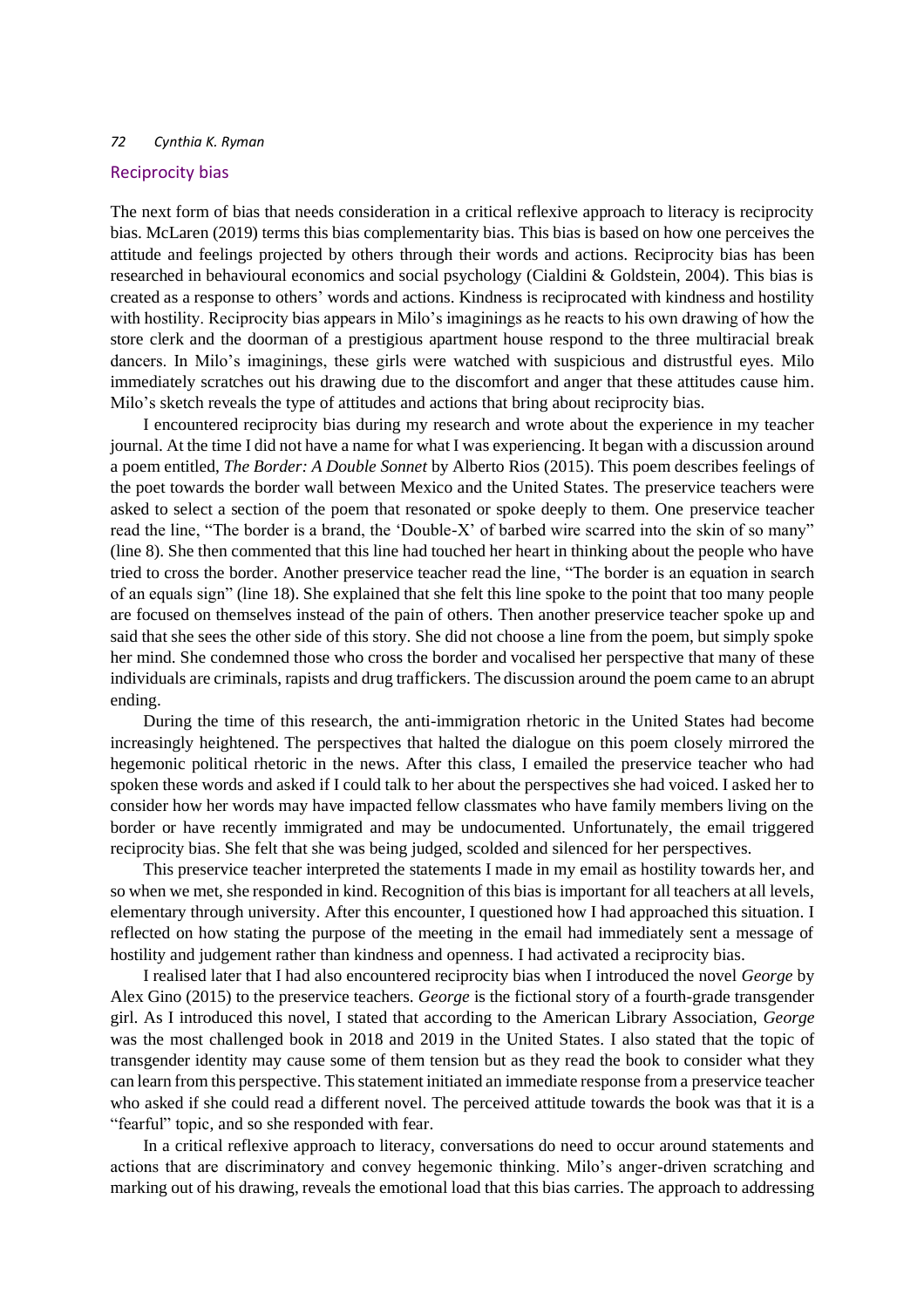this bias needs to be in a way that lowers the intensity of emotion. In the case of the email to the preservice teacher, I could have simply asked her to stop by to talk. This would have created a friendly environment for our dialogue and avoided setting off a negative reciprocity bias prior to our meeting. During our conversation, I could have asked her more about her interpretation of the poem and led her to consider as Milo did how negative stereotypes can cause others to feel judged unfairly.

In the case of the book introduction, it would have been better to simply allow the preservice teachers the space to transact with the novel devoid of preestablished bias against it. It may not always be possible to avoid negative reciprocity bias when dealing with strong ideologies. However, being aware of this bias should impact when and how conversations are approached. Recognising and learning how to avoid reciprocity bias will hopefully create greater openness and ability to discuss how stereotypes cloud perspectives and prevent others from being fully understood.

#### Consciousness bias

The third bias that is essential to recognise in a critical reflexive approach to literacy is consciousness bias (McLaren, 2019). Paulo Freire (1993) was the first to use the term "conscientisation". "Conscientization, like education, is specifically and exclusively a human process" (Freire, 1998, p. 499). Conscientisation is a process of critically reflecting on the realities of the world and seeking to transform the world through humanising acts. A consciousness bias occurs when an individual has not had the opportunity to consider or has not reached a point of consciousness on a reality that is dehumanising to another.

When Milo reimagines the lives of the people on the subway in the picturebook *Milo Imagines the World* (de la Peña, 2021) it shows how his consciousness is evolving. Milo's journey on the subway is a journey of conscientisation. He realises his own interpretations of the lives around him are not necessarily correct. When the meticulously dressed, white boy is seen going into the prison visitation room to meet his mother just like Milo and his sister, Milo's consciousness is raised. In his mind, he redraws each life through a different understanding, showing an openness to new perspectives. He now sees that the solitary man going home to a small rat-filled apartment could instead have gone to a cosy home and been warmly greeted by his wife and children. He thinks back to his drawing of the woman wearing a wedding dress and going off in a hot air balloon with her new husband as possibly joining hands with her new wife instead. Milo then imagines the multiracial break dancers being warmly welcomed home instead of suspiciously stared at by the doorman at the fancy apartment building.

I noticed consciousness bias several times in written reflections and in transcripts of literature circle dialogues in my research. Consciousness bias was often evident in the choice of vocabulary used to describe the characters in stories. For instance, when referring to the Bangladeshi immigrants in the novel *Ask Me No Questions* by Marina Budhos (2006), one preservice teacher wrote, "This book gave me insight into how being *illegal* impacts students." Another preservice teacher in referencing the characters in the same novel also wrote, "It's scary to me to think about living *illegally*, like the characters in this book are used to doing." Using the term "illegal" criminalises people. Cacho (2012) discusses the danger of this term in permanently criminalising groups and making them "ineligible for personhood" (p. 6). I am sure neither preservice teacher used the term "illegal" as a way to dehumanise the characters from this novel. Their use of the term "illegal" came from consciousness bias.

I also noticed consciousness bias in some of the written reflections and literature circle transcripts for *George* by Alex Gino (2015). Even though Gino uses the pronoun "she" throughout the novel in reference to the character whose birth name is George and preferred name is Melissa, some preservice teachers referred to George as "he". In the following exchange from the literature circle discussion on the novel, three different preservice teachers refer to George/Melissa as "he". In this exchange, the group is discussing when Melissa's friend Kelly let Melissa take the role of Charlotte in the school play without the teacher's permission or knowledge.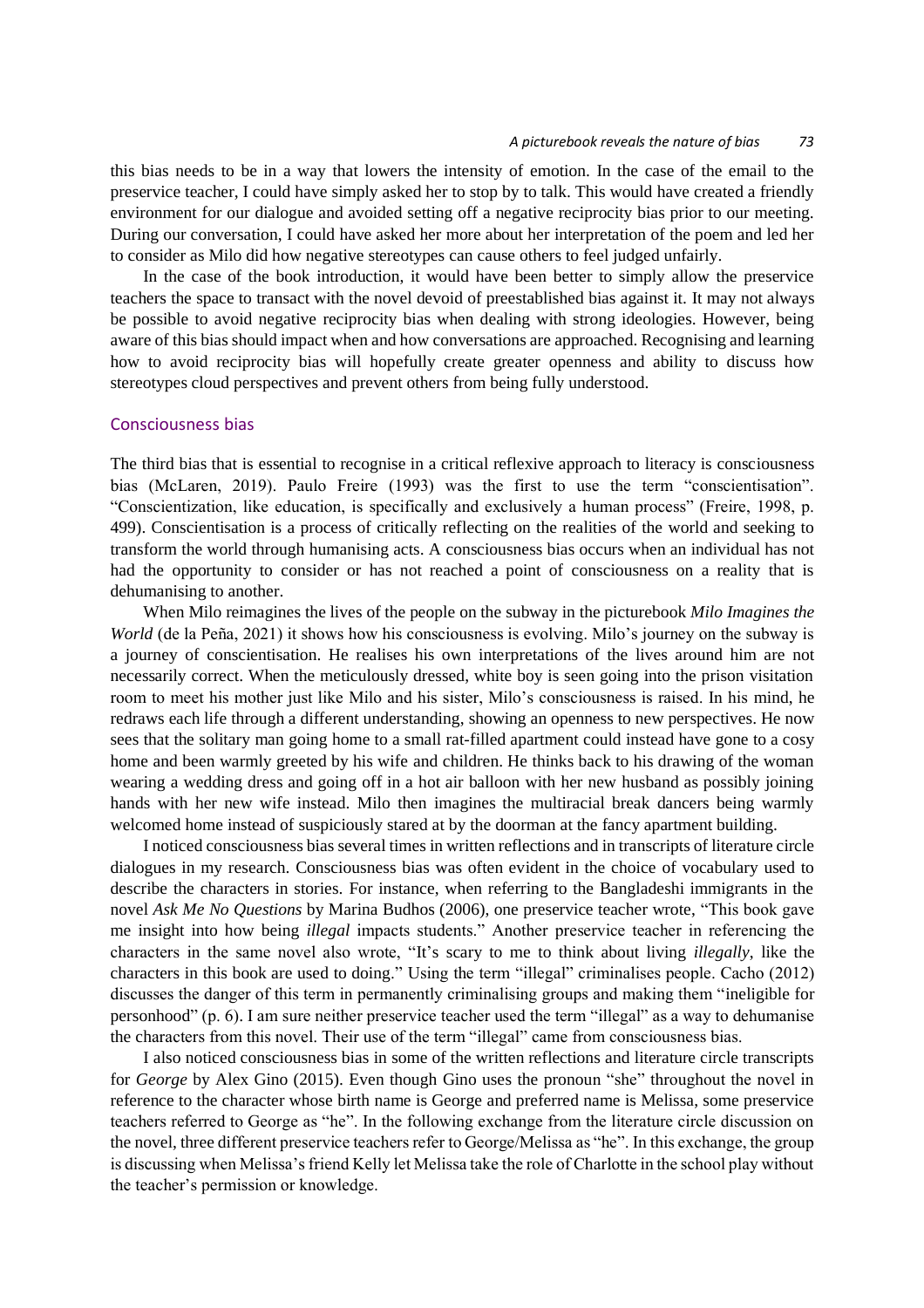Nora: The fact that *he* [emphasis added] did that and there was no punishment for it. Like wouldn't it make all the other kids upset. Like you couldn't do that.

Myra: Yeah, with no consequence when *he* [emphasis added] took over the part.

Ariana: *He* [emphasis added] should have gotten the part in the first place.

Another preservice teacher in her reflection on *George* also used the incorrect pronoun, writing, "I am very happy that George was accepted by the people *he* cares most about." According to Yarbrough (2018), pronoun usage is extremely important and using the correct pronoun conveys that "you have heard them and recognise them for who they are" (p. 23). Once again, I do not think any of these preservice teachers intended to ignore the pronoun usage in the novel *George* and chose to instead assign a male pronoun to Melissa. Each of these preservice teachers were displaying consciousness bias.

As seen with Milo, conscientisation is a reflexive process. This bias might seem quite easy to confront. Why not just call out the offence to make the preservice teachers conscious of their implicit ideologies and biases? Again, the approach to this bias needs to be carefully considered. Calling-out someone for consciousness bias could be interpreted as hostility, and then consciousness bias would be replaced by reciprocity bias. This bias may best be confronted by what is termed "calling-in" (Woods & Ruscher, 2021). Calling-in is a way to sensitively assist in conscientisation. "Calling-in involves taking people aside … and addressing them in a patient, caring, and human way to help them grow" (Woods & Ruscher, 2021, p. 55). This can be just a gentle observation written about terminology in response to a written reflection, or a private nonconfrontational conversation discussing proper terminology with the individual. The intent is to allow a growth in consciousness that humanises both the offender and the one who would be offended by the unconscious bias. The ultimate goal is to reveal hegemonic implicit bias and develop an expanded mindset.

### **Contact bias**

The final form of bias that *Milo Imagines the World* (de la Peña, 2021) reveals and is important to recognise and address in promoting critical reflexive literacy practices is contact bias. Contact bias is an implicit prejudice towards other races and ethnicities due to limited contact (Chiroro & Valentine, 1995). In *Milo Imagines the World*, contact bias is seen when Milo locks eyes with the white boy who entered the subway train with perfectly combed hair and dressed in fancy clothes. As they lock eyes, Milo feels intense discomfort. The illustration shows Milo with his eyes wide and a look of stunned silence. The white boy stares back with the same frightened look. The text reads, "They lock eyes for a few long seconds, and suddenly it feels like the walls are closing in around Milo" (de la Peña, 2021, p. 18).

The goal of my teacher research was to provide opportunity to come into contact and learn from the perspectives of others through diverse literature. However, I wondered if the introduction to these perspectives was too limited to overcome contact bias. Many of the responses of the preservice teachers towards the characters in the books were based on sympathetic reactions or pity. The contact they had through reading diverse literature may not have been enough to break through implicit prejudice and feelings of indifference or superiority and may have had the unanticipated consequence of affirming stereotypes. Rather than growing in understanding of the other, they only "locked eyes for a few long seconds" (de la Peña, 2021, p. 18). This potential consequence of just being uncomfortable for a brief time is antithetical to a critical reflexive mindset.

Research has shown that when individuals meet and form a personal connection to someone from a previously devalued outgroup, their implicit attitude towards that group changes (Greenwald  $\&$ Kreiger, 2006). This made me wonder how it might be possible to develop this type of connection in a critical reflexive approach to literacy. Short (2019a) discusses the importance of an empathetic rather than sympathetic connection to characters whose cultural locations and experiences differ greatly from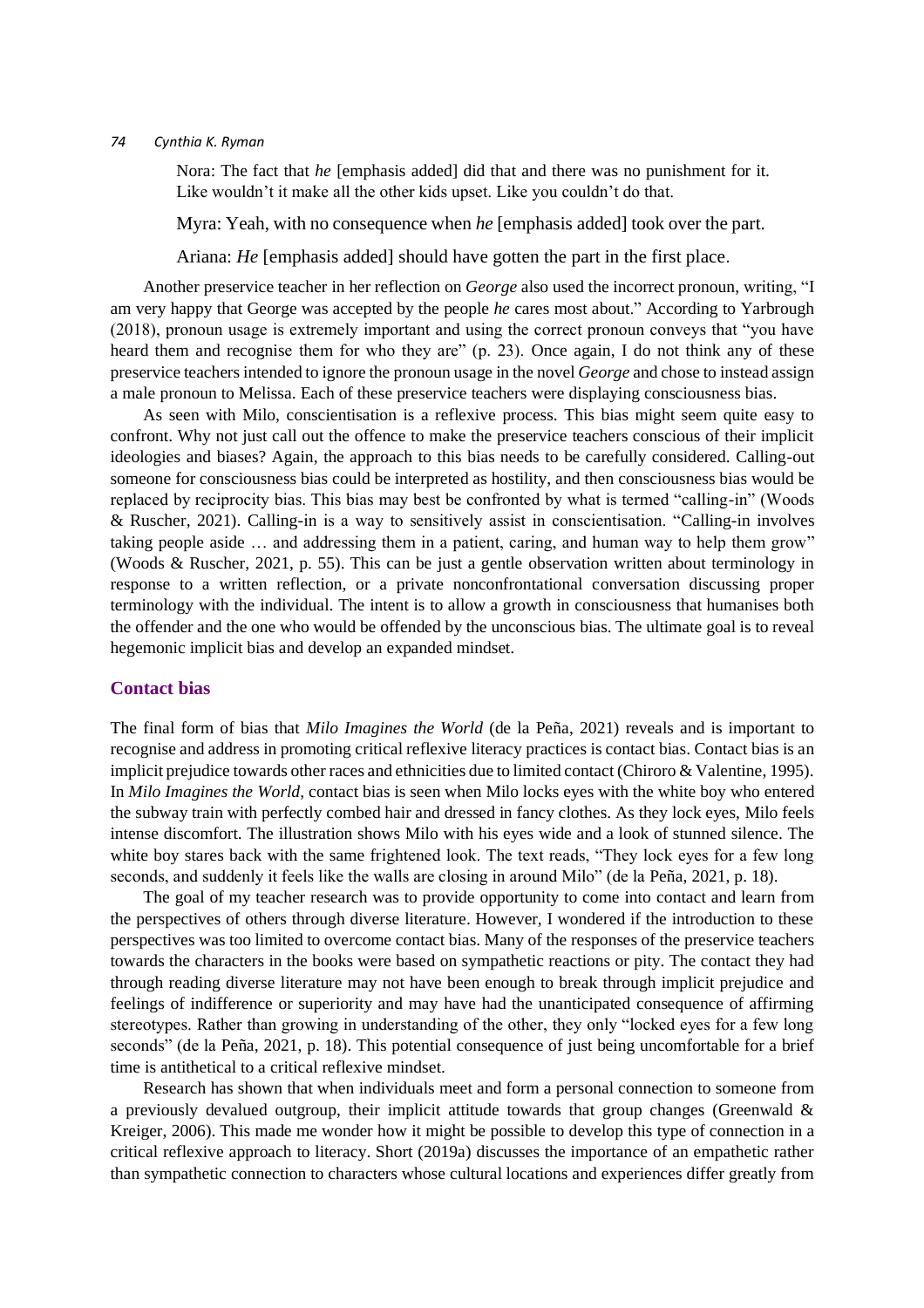the reader. "Considering when they have felt loneliness or fear and connecting at a deeper emotional level can fuel a sense of connection with characters" (p. 9). Short also points out the need for intertextuality, bringing in other texts and media that extend the preservice teachers' exposure to the diversity within various cultural, racial, social and religious groups.

I considered how one of the major projects in the course might be adapted to address contact bias. The preservice teachers could be asked to rank order their familiarity and understanding of various cultural and ethnic groups encountered through multicultural and global literature. For their final project, they would be asked to prepare a text set of books around their least understood group and to conduct an interview with someone from that cultural or ethnic group. The text set would provide the opportunity for more extensive understanding of experiences. The interview would provide a personal encounter. Through transacting with a variety of texts and making a personal connection, contact bias could be addressed and potentially replaced by a critical reflexive mindset of learning from others.

### **Discussion and implications**

Bourdieu (1979) points out that symbolic social systems that create power imbalances are actively constructed. If we reflexively consider what we believe to be true, then we can potentially transform our world by transforming our representation of the symbolic structures. Bourdieu believed in the importance of reflexive sociology as an opportunity to step back and recognise the ways in which we are personally manipulated by the society in which we evolved. "When you apply reflexive sociology to yourself, you open up the possibility of identifying true sites of freedom, and thus of building smallscale, modest, practical morals in keeping with the scope of human freedom" (Bourdieu & Wacquant, 1992, p. 215).

*Milo Imagines the World* (de la Peña, 2021) reveals how reflexivity can lead to broadened perspectives. Milo is able to recognise his own biases and take a step back to reimagine and reframe his own beliefs. He is able to consciously recognise how the experiences of others may be far different than his personal perceptions. Developing a cosmopolitan disposition requires reflexivity. This was the reason I chose to refer to cosmopolitan literacy as critical reflexive literacy. The function of reflexivity is to expose the underlying values and assumptions on which one's perspectives and worldviews are constructed (Holland, 2016). *Milo Imagines the World* is the perfect tool to begin dialogue on the importance of reflexivity in overcoming implicit bias and hegemonic thinking. The story and pictures provide a metalanguage for various types of implicit bias and the importance of recognising these areas of bias in order to develop a hospitable and ever-expanding worldview.

As I consider future work in developing and encouraging a critical reflexive approach to literacy, I take inspiration from *Milo Imagines the World* (de la Peña, 2021). *Milo Imagines the World* can be used as an important tool for opening dialogue around the nature of implicit bias. While each individual sees the world through their own perspective, it is possible to reimagine and embrace a more diverse and inclusive world. It requires a reflexive critique of personal biases and an empathetic openness to new perspectives.

The essential question in literacy education is whose world is being presented and whose world is being dismissed in the classroom. Luke (2018) points out that texts used in curriculums are seen as imparting truth:

Precisely because we are so steeped in dominant cultural traditions because we have been successful at learning and assimilating these traditions, it is difficult to see those discourses and versions of culture, voices, experiences, and images that are silenced or excluded. (p. 42)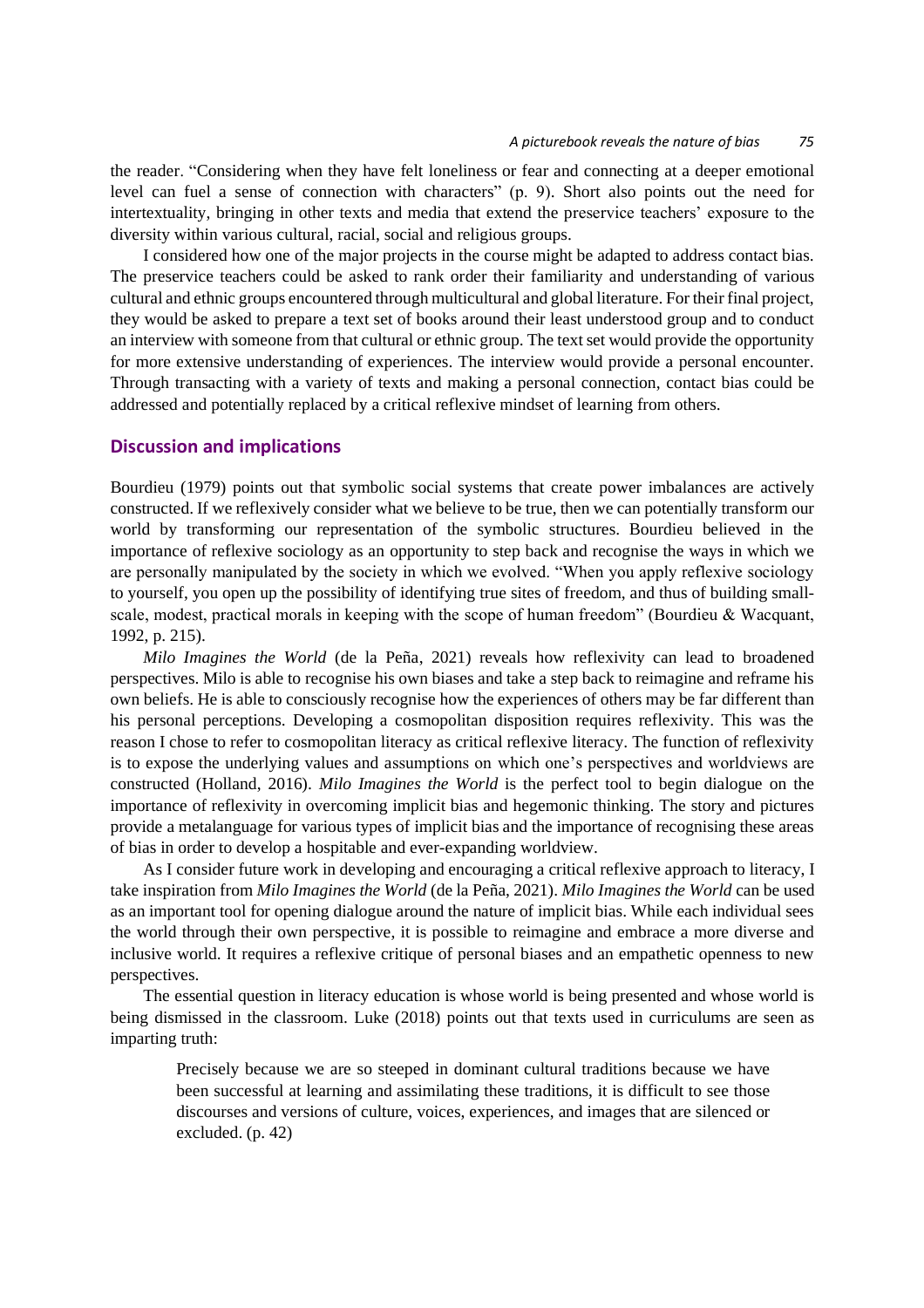Recognising the exclusion of these voices and perspectives is the goal of critical literacy. Critical reflexive literacy focuses on ways to not only include these voices and perspectives, but to also learn from them.

The most obvious way that critical reflexive literacy practices are included in reading education is through the selection of texts. The texts that teachers select to include in their literacy classrooms matter. Literacy education should awaken a consciousness of the stories being told and what these stories express about identity. Books and texts should highlight the variety of life experiences of students in the classroom, community, nation and around the globe. Learning how to locate texts that validate marginalised groups' cultural experiences and broaden understandings of global cultural experience are part of developing a critical reflexive approach to literacy. In locating these texts, Short (2019a) points out that a variety of texts need to be included to avoid stereotyping cultures as well as encouraging dialogic inquiry around the literature. Choo (2014) also discusses the importance of intertextuality in literacy practices:

Intertextuality functions as a form of ethical interruption since the aim is to guide students to move beyond their own interpretive judgments of the other in order to expand their imaginative capacity to perceive multiple value systems in the world. (p. 81).

In recognising how literacy practices impact perspectives, it has become all the more necessary in our diverse global society to carefully consider approaches to teaching literacy. Locating books like *Milo Imagines the World* (de la Peña, 2021) and using these books in the classroom to confront hegemonic thinking provides a way for literacy to become a tool for awakening consciousness. I believe that a very important key to reconnecting literacy to expanding consciousness and ethos is a recognition of the power of language and story. Stories provide a context to question our world and our view of that world. Stories "remind us that we have to live with complicated truths" (Frank, 2010, p. 5). We have to learn to live with each other and with the diversity that living with each other demands. I believe that a critical reflexive approach to literacy is the next step in the evolution of literacy practices bridging the gap across the complexities of a diverse and global society through a reflective and critical understanding of self and others.

### **References**

- Adichie, C. N. (2009, July). *The danger of a single story* [Video]. TEDGlobal. [https://www.ted.com/talks/chimamanda\\_adichie\\_the\\_danger\\_of\\_a\\_single\\_story](https://www.ted.com/talks/chimamanda_adichie_the_danger_of_a_single_story)
- Bishop, R. S. (1990, March 5). *Windows and mirrors: Children's books and parallel cultures* [Presentation]. Reading Conference. California State University, San Bernardino, CA, United States.
- Bourdieu, P. (1979). Symbolic power. *Critique of anthropology*, *4*(13–14), 77–85. <https://doi.org/10.1177/0308275X7900401307>
- Bourdieu, P., & Wacquant, L. J. D. (1992). *An invitation to reflexive sociology*. University of Chicago Press.
- Budhos, M. (2006). *Ask me no questions* (1st ed.). Atheneum Books for Young Readers.
- Cacho, L. M. (2012). *Social death: Racialized rightlessness and the criminalization of the unprotected*. New York University Press.
- Cambridge Dictionary. (2021). Reflexivity. In *Cambridge English dictionary*. <https://dictionary.cambridge.org/us/>
- Casey, E. S., & Watkins, M. (2014). *Up against the wall: Re-imagining the U.S.-Mexico border*. University of Texas Press.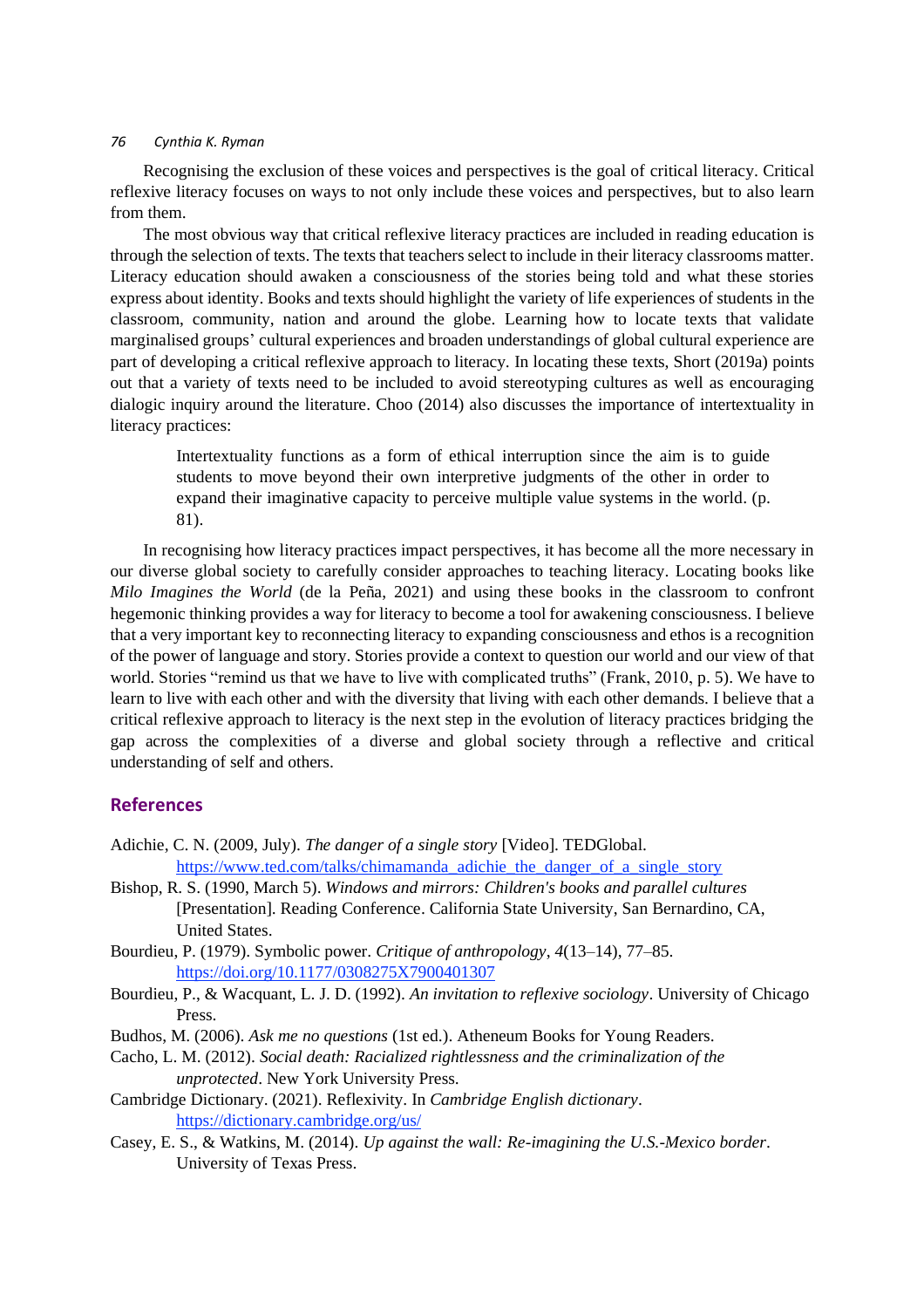- Chiroro, P., & Valentine, T. (1995). An investigation of the contact hypothesis of the own-race bias in face recognition. *The Quarterly Journal of Experimental Psychology*, *48*(4), 879–894. <https://doi.org/10.1080/14640749508401421>
- Choo, S. S. (2014). Cultivating a hospitable imagination: Re-envisioning the world literature curriculum through a cosmopolitan lens. *Curriculum Inquiry*, *44*(1), 68–89. <https://doi.org/10.1111/curi.12037>
- Cialdini, R. B., & Goldstein, N. J. (2004). Social influence: Compliance and conformity. *Annual Review of Psychology*, *55*(1), 591–621. <https://doi.org/10.1146/annurev.psych.55090902.142015>
- Daniels, G. (2020). *Uncounted: The crisis of voter suppression in the United States*. University Press.
- de la Peña, M. (2021). *Milo imagines the world*. (C. Robinson, Illus.). G.P. Putnam's Sons Books for Young Readers.
- Fairclough, N. (2013). *Critical discourse analysis: The critical study of language* (2nd ed.). Routledge.
- Frank, A. W. (2010). *Letting stories breathe: A socio-narratology*. University of Chicago Press.
- Freire, P. (1993). *Pedagogy of the oppressed*. Continuum.
- Freire, P. (1998). Cultural action and conscientization. *Harvard Educational Review, 68*(4), 499.
- Freire, P., & Macedo, D. (1987). *Literacy: Reading the word and the world*. Bergin and Garvey.
- Gino, A. (2015). *George*. Scholastic.
- Glaser, B. G., & Strauss, A. L. (1967). *The discovery of grounded theory.* Aldine.
- Greenwald, A. G., & Banaji, M. R. (1995). Implicit social cognition: Attitudes, self-esteem, and stereotypes. *Psychological Review, 102*(1), 4–27.<https://doi.org/10.1037/0033-295X.102.1.4>
- Greenwald, A. G., & Krieger, L. H. (2006). Implicit bias: Scientific foundations. *California Law Review*, *94*(4), 945–967.
- Greenwald, A.G., & Lai, C.K. (2020). Implicit social cognition. *Annual Review of Psychology*, *71*(1), 419–445.<https://doi.org/10.1146/annurev-psych-010419-050837>
- Hansen, D. T. (2017). Cosmopolitanism as education: A philosophy for educators in our time. *Religious Education,112*(3), 207–216[. https://doi.org/10.1080/00344087.2017.1308180](https://doi.org/10.1080/00344087.2017.1308180)
- Holland, R. (2016). Reflexivity. *Human Relations (New York), 52*(4), 463–484. <https://doi.org/10.1177/001872679905200403>
- Lai, T. (2013). *Inside out and back again*. Harper Collins.
- Luke, A. (2018). *Critical literacy, schooling, and social justice: The selected works of Allan Luke.*  Routledge.
- McLaren, B. D. (2019). *Why don't they get it? Overcoming bias.* Brianmclaren.net
- Mynatt, C. R., Doherty, M. E., & Tweney, R. D. (1977). Confirmation bias in a simulated research environment: An experimental study of scientific inference. *Quarterly Journal of Experimental Psychology*, *29*(1), 85–95.<https://doi.org/10.1080/00335557743000053>
- Neuendorf, K. (2017). *The content analysis guidebook* (2nd ed.). Sage.
- Nikolajeva, M., & Scott, C. (2006). *How picturebooks work*. Routledge.
- Rios, A. (2015). *"The border: A double sonnet". A small story about the sky*. Copper Canyon Press.
- Short, K. G. (2019a). The dangers of reading globally. *Bookbird, 57*(2), 1–11.

<https://doi.org/10.1353/bkb.2019.0025>

- Short, K. (2019b). Critical content analysis of visual images. In H. Johnson, J. Mathis, & K. G. Short (Eds.), *Critical content analysis of visual images in books for young people: Reading images* (pp. 4–22). Routledge.
- Staats, C. (2016). Understanding implicit bias: What educators should know. *The Education Digest*, *82*(1), 29.
- Walch, A., Davidge-Pitts, C., Safer, J. D., Lopez, X., Tangpricha, V., & Iwamoto, S. J. (2021). Proper care of transgender and gender diverse persons in the setting of proposed discrimination: A